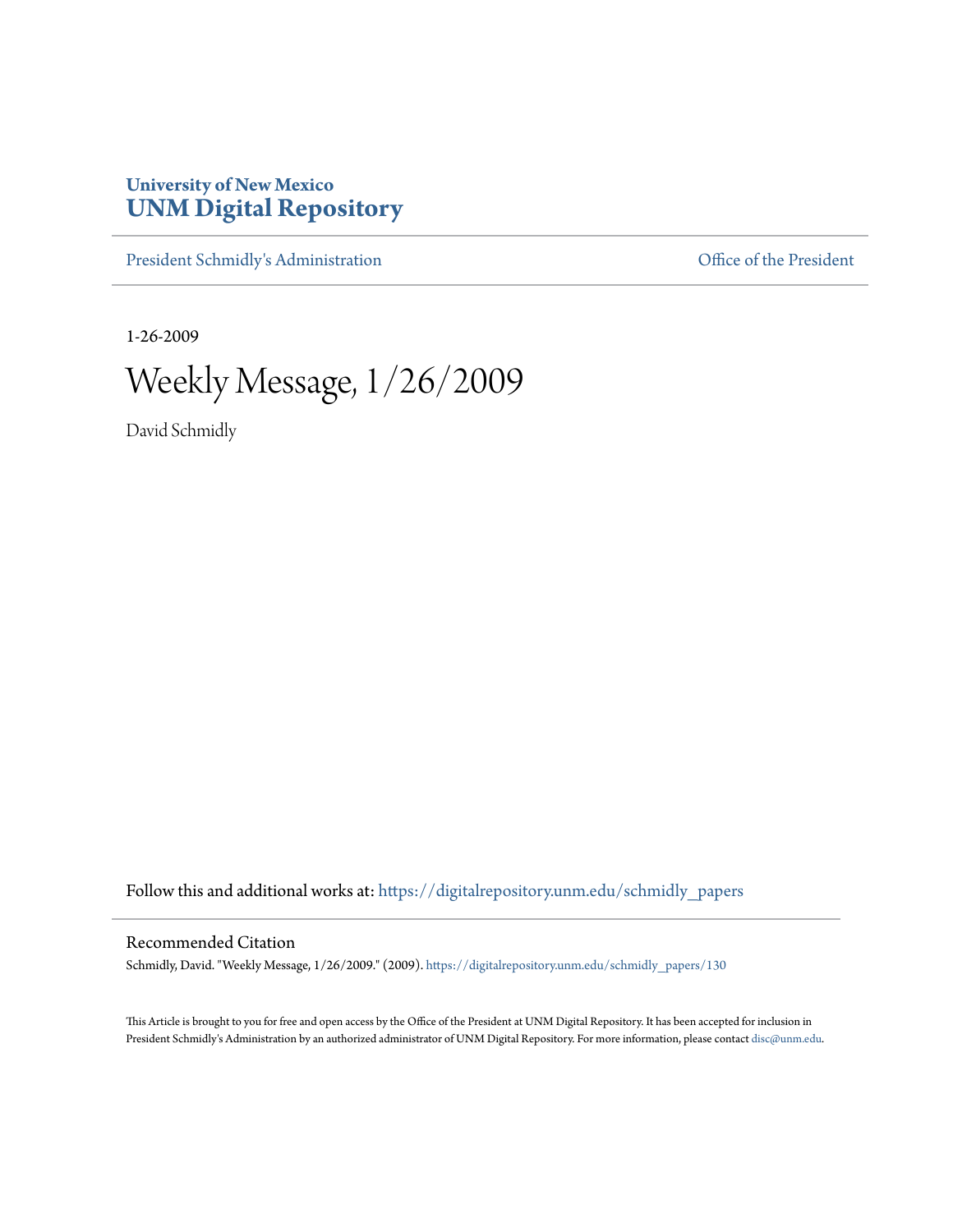Good morning.

We now begin the first full week of the legislative session in Santa Fe, and a lot is riding on it – nothing less than the future of our state's young people and their ability to prepare a better future for all of us.

In the course of our day-to-day work and struggles, it's easy to forget that we share the noble calling of inspiring excellence in the next generation of New Mexicans. The students we're privileged to serve will someday find cures for AIDS, cancer and diabetes; they'll design new and more efficient methods to heat our homes and fuel our cars; they'll create new jobs in businesses that we can't even imagine today; and they'll find better ways for all of us to live and work together in harmony. Most important, they'll go forward to live happy, satisfying lives as educated men and women.

It's our job – the job of EACH of us – to communicate that message loud and clear. We may have our individual disagreements, but one thing we all should agree on is that even in a recession, the mission of educating our citizens is too important to be sacrificed. Indeed, it's especially important in challenging economic times not to take our eyes off this goal, for to reduce our commitment to the next generation is to eat our own seed corn. I'm confident in the enlightened leadership of our Governor and our Legislators to take the long view and do the right thing.

I am proud of our faculty's outstanding achievements and am always delighted to share those milestones of greatness with the campus. Ravinder K. Jain, a professor in both Electrical and Computer Engineering and in Physics and Astronomy, has been appointed a Fellow in the American Physical Society. This honor, which recognizes Dr. Jain's outstanding contributions in physics, is only given to a few outstanding members of the Society.

Another of our physicists, Distinguished Professor of Physics Carlton Caves, has been elected an American Association for the Advancement of Science Fellow. He's being recognized for advances in the understanding of physical laws and in quantum information theory. Dr. Caves will be honored at the AAAS annual meeting in Chicago next month.